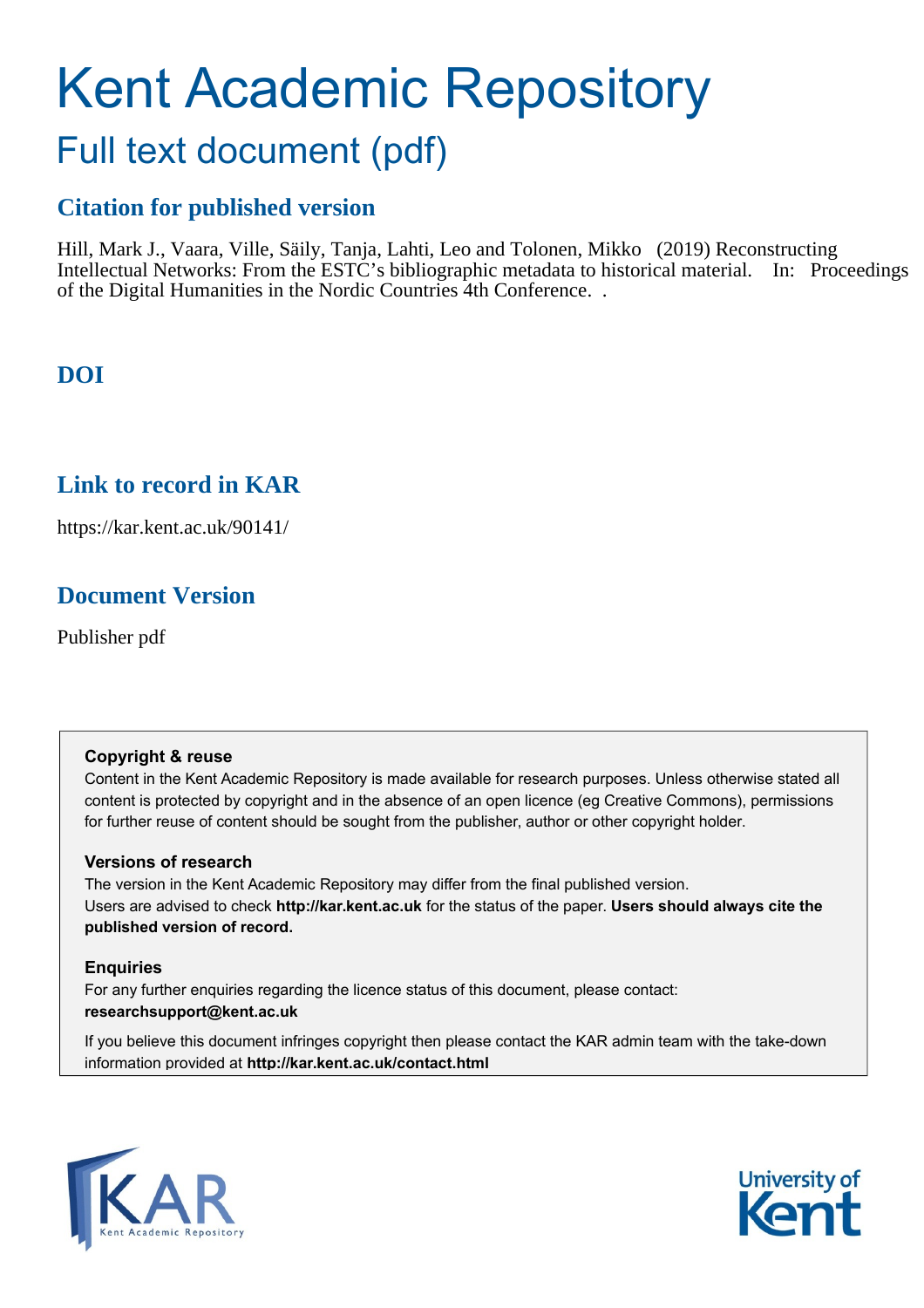### **Reconstructing Intellectual Networks: From the ESTC's bibliographic metadata to historical material**

Mark J. Hill<sup>1 [0000-0001-7273-1775]</sup>, Ville Vaara<sup>1 [0000-0001-7924-4355]</sup>, Tanja Säily <sup>1 [[0000-0003-4407-</sup>  $^{8929]}$ , Leo Lahti<sup>2[0000-0001-5537-637X]</sup>, and Mikko Tolonen<sup>1[[0000-0003-2892-8911]</sup>

<sup>1</sup> University of Helsinki, Department of Digital Humanities, Helsinki, Finland <sup>2</sup> University of Turku, Department of Mathematics and Statistics, Turku, Finland mark.hill@helsinki.fi

**Abstract.** This paper demonstrates the use of the ESTC as a representation of material history through the extraction and parsing of its data in a way which allows it to be used in social network analysis. In doing this it makes two contributions. The first is methodological, outlining how such a transformation of data is possible. The second is historical, by demonstrating how this data can be used to support historical claims.

**Keywords:** Digital History; Social Network Analysis; Metadata; Book History; Bibliographic Data; Intellectual History.

#### **1 Introduction**

The English Short Title Catalogue (ESTC), according to the British Library, is the comprehensive, international union catalogue listing early books, serials, newspapers and selected ephemera printed before 1801. Covering over 480,000 documents, which are held by more than 2,000 libraries, it is an essential record of early English print culture, used by researchers to discover and locate early modern texts. However, like other library catalogues, it is "a greatly underestimated source of knowledge" (Tolonen et al. 2018: 1).

Historians of the booktrade have noted the relevance of shifting relationships between authors, printers, publishers, and other actors when studying the history of print. The early modern development of the English market for printed bo oks has been described as a process from an individual cantered medieval craft towards a tightly organised wholesale business orchestrated through a London monopoly (Po llard 1978). Publishing networks naturally, therefore, play a central role when it comes to understanding the nature of these changes (Belanger 1975; Collins 1927). By extension, these networks can also be seen to represent intellectual, religious, and social groups connected by their shared endeavours and interests (Raven 2007). The aim of this paper, therefore - and following recent research which has highlighted the quantitative utility of library catalogues for historical research - is to demonstrate that the ESTC is a representation of these complex and changing historical relationships which can be analysed using quantitative methods (Lahti et al 2015; Tolonen et al.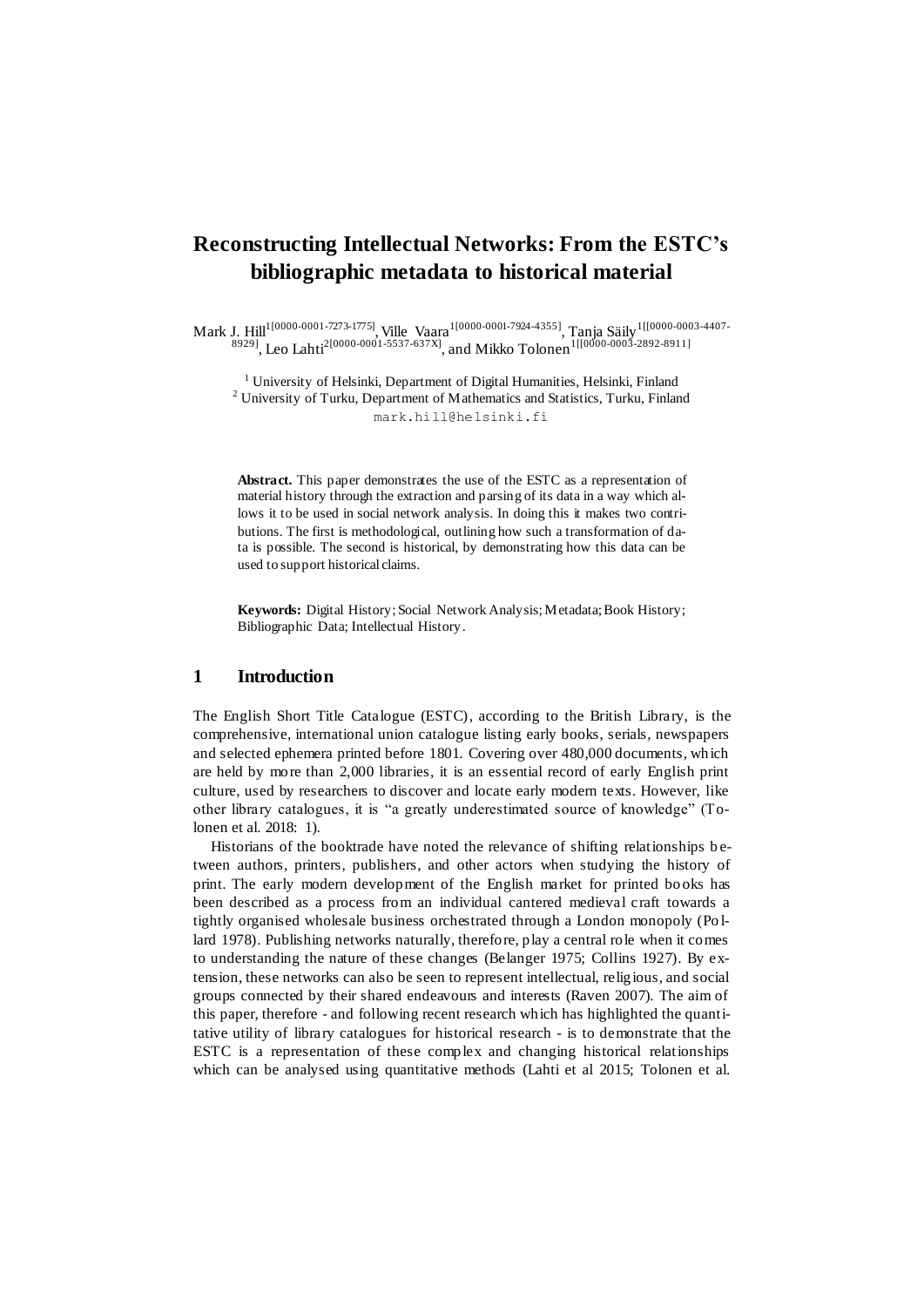2018). An important caveat to this claim, however, is that the changes in the publis hing landscape are impossible to understand solely through information discovered on the imprint of a document. Thus, the claims made in this paper are exploratory rather than conclusive in this regard - they are proofs of concept and demonstrations as to how this data can be used in novel ways, but they should be understood as aiming to augment traditional historical research rather than being the end source of historical knowledge of booktrade itself. In this way, the ESTC is used not as a cat alogue, nor as a research tool per se, but instead as historical material itself which adds to the existing evidence and expertise utilized in the field. In doing this, this paper makes two research contributions: methodological and historical.

#### **2 Methodological Contribution**

The first contribution comes from the transformation of historical record into histo rical relic; specifically, the process of taking a discrete set of catalogue records and turning them into a harmonized relational dataset rich in historical data.

#### **2.1 The Data**

l

As noted, the ESTC is the comprehensive, international union catalogue for Englis h titles. Its construction aimed to include all books (1475-1801), pamphlets, broadsides, and other miscellaneous documents. Each document's record can contain as many as 420 discrete data points, covering details from the document's location in the colle ctions it is held, to its former owner. It is, therefore, an incredibly rich source of historical material, all of which is recorded using the Machine-Readable Cataloging  $(MARC)$  21 standard.<sup>1</sup>

While this means that the data is nominally machine readable, the process of creating a linked dataset should not be trivialized. Originally designed to make the reproduction of catalogues simpler, the content of MARC records was not designed with extraction of linked data, and quantitative analysis of this data, in mind. There are a number of issues which make using it for purposes other than locating texts problematic. Specifically, a more structured data model is required for catalogue data to be useful for systematic quantitative research.

To this end, the Helsinki Computational History Research Group (COMHIS) has an ongoing project which aims to extract all data points from the  $\mathrm{ESTC.}^2$  For the purposes of this paper, however, we focus on the extraction of MARC fields 100 and 700 (personal names); 110 and 710 (corporate names); and 260 (imprint), and how we have created a relational data model in which each actor is an unique and identifiable object connected to all titles they were reported to have been involved with, while maintaining the document-specific details of their particular role.<sup>3</sup>

<sup>&</sup>lt;sup>1</sup> The Library of Congress has an overview of MARC 21 (https://www.loc.gov/marc/).<br><sup>2</sup> This paper, is a part, of this larger research project being conducted by G

<sup>2</sup> This paper is a part of this larger research project being conducted by COMHIS (https://www.helsinki.fi/en/researchgroups/computational-history).

<sup>&</sup>lt;sup>3</sup> The code used to parse the ESTC was written in R and Python.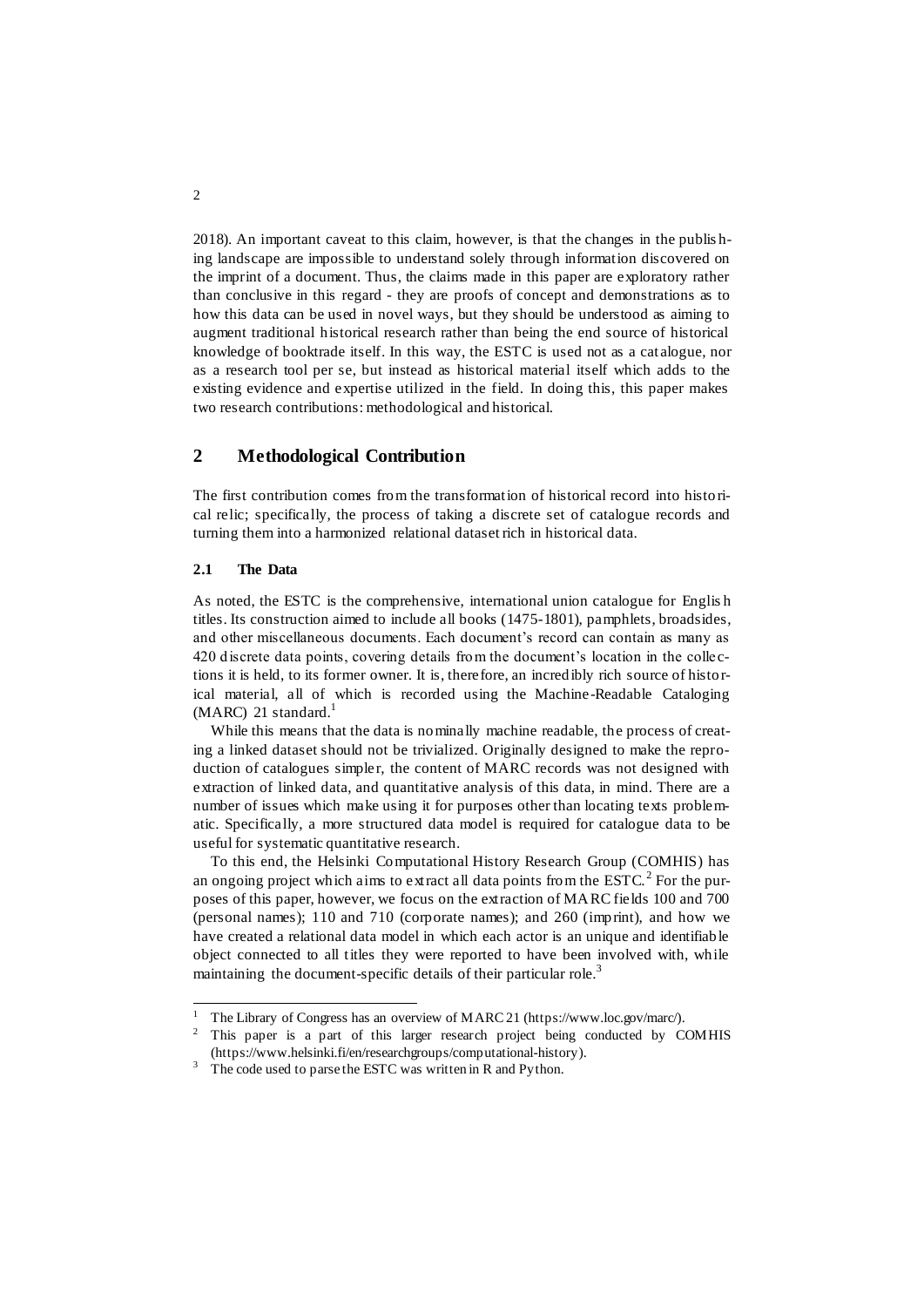#### **2.2 Extraction, Harmonization, and Preparation**

#### **Actors Fields**

MARC tags 100, 110, 700, and 710 contain information with regard to actors involved with a specific document. While there may be as many as 20 discrete pieces of data, the key points of interest include names; letters, initials, abbreviations, phrases, or numbers used in place of a name; titles or other words associated with a name; dates associated with a name (birth/death years, active years); the relationship between a name and a work; attribution information when the responsibility is unknown, uncertain, fictitious or pseudonymous; and other miscellaneous information.

With regard to discrete records, we have been able to extract 557,847 references to actors from 397,061 documents (those for which there were actors named). Once extracted, these names were processed to correct numerous unicode issues, data entry errors, and standardize accents. The role of each actor was either extracted (when available), deduced from the MA RC tag, or marked as unknown. If a single entry had multiple roles (e.g., "Publisher and printer"), new entries for the same actor were created to reflect these multiple roles on the document.

Importantly, there is no recorded relationship between references to actors recorded in the ESTC. Thus, there is no way of knowing whether one entry for William Shakespeare is those found elsewhere. Or, more problematically, whether any or all of the 137 records for "A. B." are the same person. Thus, before analysis was possible, extensive processing, harmonization, and validation were necessary.

In many cases records within the ESTC themselves were robust enough for this (for example, when an actor's name included specific years of activity). In many cases, however, such information was not available. In these situations we turned to the Virtual International Authority File (VIAF: https://viaf.org/), a harmonized record of multiple international library catalogues which has collected and unified individual records and identifiers for actors. The aim was to take these actor identifiers and apply them to records in the ESTC. To do this, mu ltiple matching steps were made, for example: exact string matches; string matches minus particular types of punctuation; bag-of-word matches for records which contained data considered unique such as years of birth and/or death. Once these matches were exhausted, we made use of the VIAF API to conduct fuzzy searches matching both actor name and the title of the document they were linked to. This resulted in unification of 523,955 records into 68,230 actors, with 34,288 references to actors unmatched.

There were problems, however. First, VIAF has duplicate records for the same actor, and these duplicates made their way into our own data. Additionally, there are harmonized records in VIAF which represent multiple individuals with a shared name. Due to these issues, a number of verification steps were implemented to validate and further harmonize actors. Specifically, there is an extensive semi-automated verification process which looks for false positives (names unified under the same ID, but which are not recorded as identical in the ESTC) and false negatives (names which were identical in the ESTC, but do not share an ID following the harmonization process). In these cases, historical knowledge was used to make a judgement. For the actors which we were unable to unify, a final match was made between those with an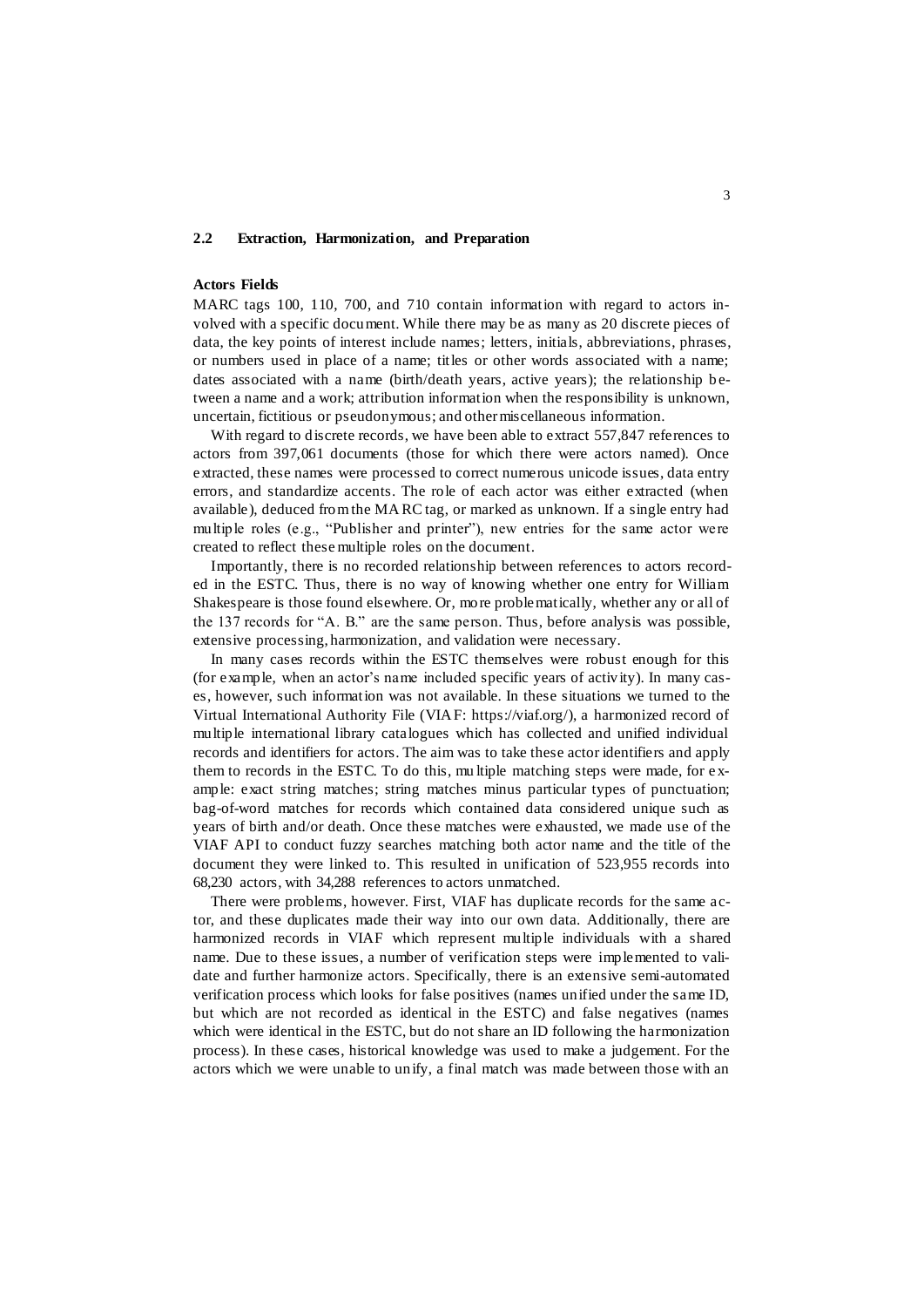exact name string which were attached to records for multiple editions of the s ame text. Actors which did not meet any of the previous criteria were treated as distinct, regardless of similarity. At this point 558,243 references to actors have been harmonized into 92,044 unique actors. However, the process has been written to make additional unification a simple task, and thus improvement is an iterative process.

#### **Imprint Field**

MARC tag 260 covers the imprint field, notes relating to the publication, printing, distribution, issue, release, or production of a work. While the field itself contains fewer data points (nine) than the actor fields, it is recorded in a much more problematic manner. Specifically, the names of entities representing booktrade actors are contained within a text chunks replicating the full publisher statement. These can be very ambiguous for standard computational extraction methods.<sup>4</sup> To parse these statements, first relevant data was identified, differentiated, and separated from the rest of the imprint using natural language processing. This data is then identified as entities representing persons, roles, names of organisations, and locations.<sup>5</sup>

Once extracted, a similar unification process to that outlined above is followed. First, post processing of names is necessary. This includes correcting spelling errors and normalizing spelling variations when sensical (i.e., Iohn becomes John; VVoo dcocke becomes Woodcock), and location information and years of activity are used to match initials with full names (e.g., J. Newbery and John Newbery). Entities are then unified as far as possible by cross-referencing names with existing records e xtracted from the ESTC, the VIAF, and the British Book Trade Index (BBTI: http://bbti.bodleian.ox.ac.uk/). As with the VIAF, there are issues with the BBTI – in particular duplicate entries which require further processing. Currently we are able to harmonize 35,252 unique actors from 332,410 discrete entries.

#### **Output**

To conclude, we have extracted extensive metadata from the catalogue, including titles, publication years and places, edition and imprint information, and all named actors involved or related to a publication. Although this process is largely automated, it has required extensive verification and post-extraction cleaning. Particular attention was given to careful extraction and unification of named entities. Additional enrichment steps are also applied. For example, genders were either extracted from external sources (VIAF) or assigned using a historical gender-name dictionary which we constructed using historical parish records.<sup>6</sup> Overall, however, the processing and cleaning of this data is an iterative process, and we continue to refine the data.

 $\overline{4}$ <sup>4</sup> Two offer two examples: "printed for Bernard Lintott at the Cross-Keys, between the two Temple-Gates, in Fleet-Street. The Double Gallant: Or, the Sick Lady's Cure. A Comedy. Written by Mr. Cibber"; "printed by E: Coates. 1655. Sould by Thomas Heath in Covent garden, and Henry Herringman at the Ancker on the lowest side of the New-Exchange."

<sup>&</sup>lt;sup>5</sup> The current method makes use of the Stanford Natural Language Parser.

<sup>6</sup> See: https://github.com/COMHIS/names\_and\_genders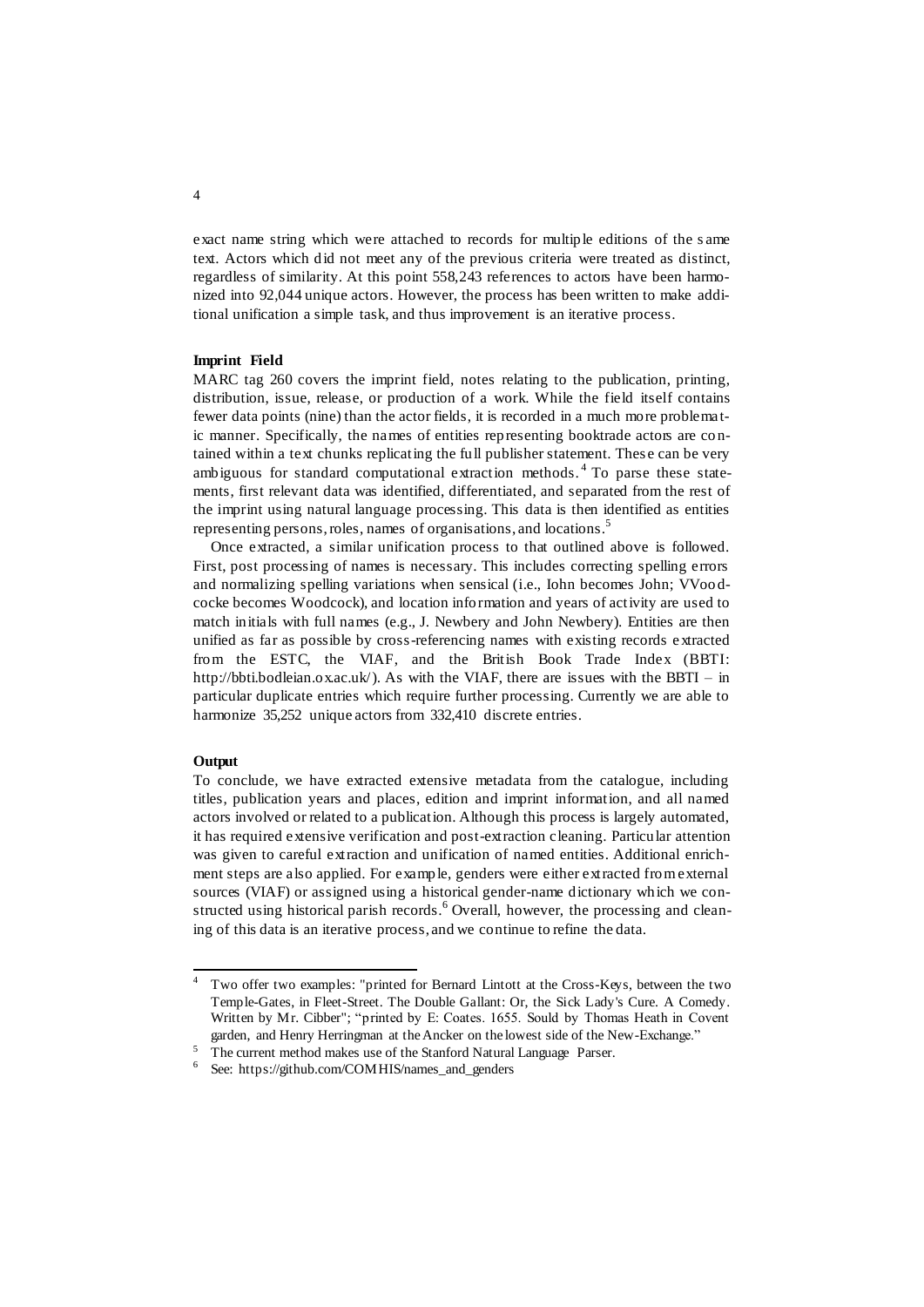#### **2.3 Historical Network Data and its Validity**

As the aim of this paper is to use the extracted data for social network analysis, we needed to further transform the bibliographic records. To this end, we created node and edge tables in which documents are edges and unified actors are nodes. The cu rrent outputs result in a network of 72,066 nodes connected by  $328,996$  edges.<sup>7</sup> However, due to the temporal complexity of the booktrade, further refinement was necessary. In particular, in order to discard actors (in particular authors) who continued to be published after their deaths, the dataset was refined to only create links during an actor's lifetime, or active years. Additionally, because we were interested in changes over the entire timespan of the ESTC, as well as during an individual's life, further subsets, covering ten year periods which overlap by five years, were created.

It is important to reflect on the meaning of these connections. The premise is that a shared effort on a particular document represents a real world historical connection. While it is difficult to know whether a printer, for example, could really be said to have had a close relationship with an author, the records nonetheless represent relationships between actors taken from historical objects (Raven 2001: 2). That is, they are not constructed out of curated (by us) information.<sup>8</sup> Additionally, these are a particular type of historical record - a record of the booktrade - which is particularly well suited for network research for at least two reasons: first, the importance of geography; and second, technology as a limiting factor in book production.

The history of the English booktrade is tied to London.<sup>9</sup> By a large margin the majority of early modern publications in English came from London (317,679 to runnerup Edinburgh's 31, 887). This is important because, although it was a large city (London's population grew to roughly one million people by 1800), the booktrade functioned on a human scale in which personal networks mattered, and geographical location reflected personal and intellectual connection. As Raven (2007: 155) reports, booksellers located themselves in proximity to their clientele, and thus clustered amongst competition. Additionally, these locations could be further linked through networks of publishers and printers specializing in given genres or types of public ations. A printer, for examp le, could be attached to a specific bookseller or publisher, even sharing a premise. This is important because it means that the networks which emerge in the ESTC can reflect very real spatial and personal relationships.<sup>10</sup>

 $\overline{a}$ 

The vector X Network construction and analysis were conducted using the iGraph package for R.<br><sup>8</sup> The ESTC is an incredible record of the exily modern booktrade. However, it is no

The ESTC is an incredible record of the early modern booktrade. However, it is not entirely comprehensive (Raven 2007: 406-407). For further reflections on comprehensiveness and digital history see: Hill (2017).

<sup>9</sup> For more on London and the history of the booktrade see: Chartier (1987); Feather (1982); Greg (1956); Belanger (1975); Blagden (1951); McKenzie (1969); Myers and Harris (1982; 1987); Treadwell (1982).

 $10$  Even as publishing established itself within North America, imports remained dominant, and for those who wished to purchase English texts, personal relationships with individuals in London were key (Green 2009). Even in exceptional cases, such as Boston in the 17th and early 18th centuries, and Philadelphia and New York later in the 18th century, London actors remained entangled, be it via direct connections, such as with Benjamin Franklin and William Strahan, or as relocated Londoners, such as David Hall and James Rivington.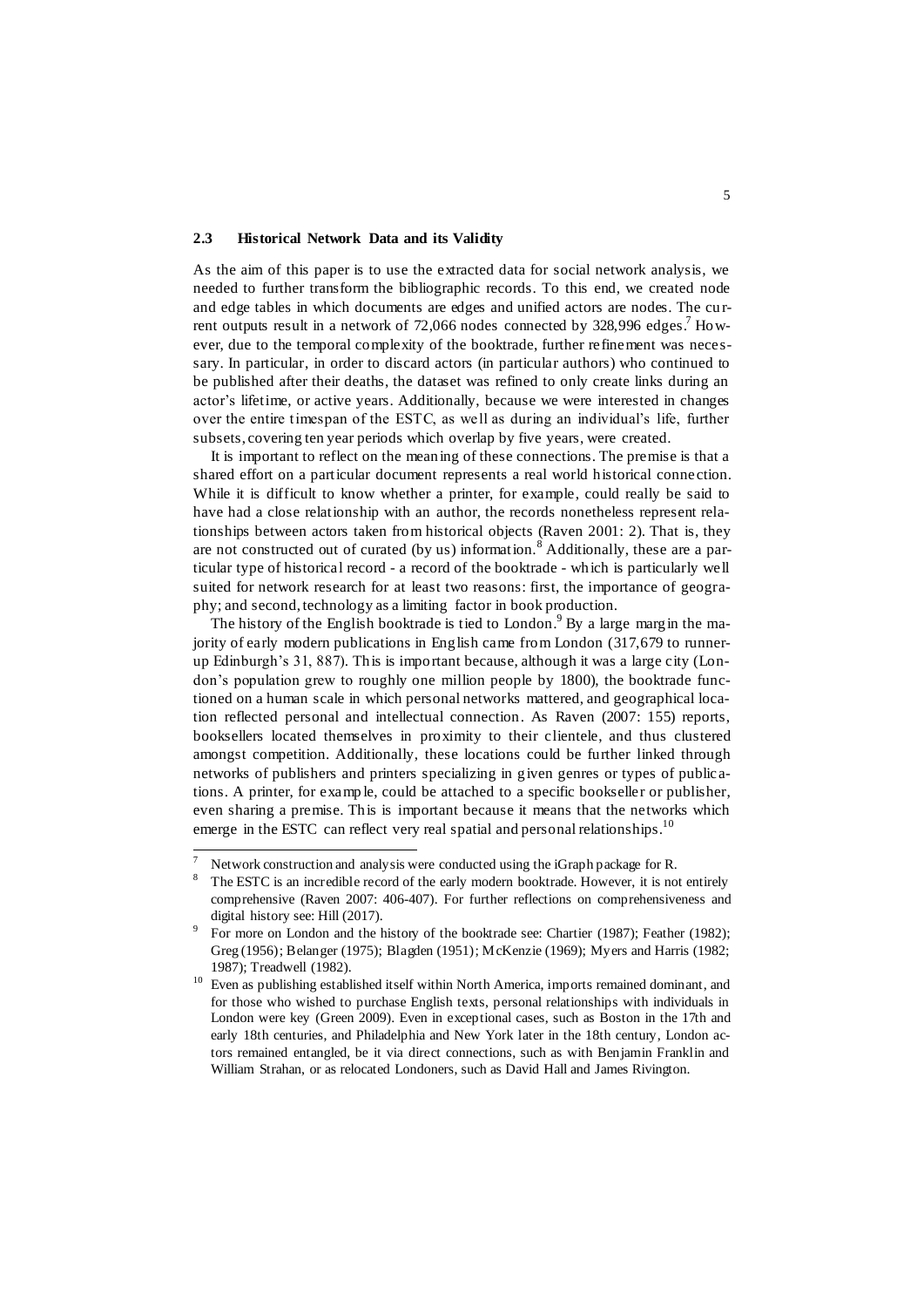The second aspect of the booktrade which suits it for network analysis is one of technological limitation - specifically that of the hand-operated printing press. For the entirety of the period covered by the ESTC, the key factor limiting increases in print production was labour. As the numbers of publications increased, the industry (and the humans who made it) had to grow in tandem. The upshot of this reality (as well as the centrality of London within the industry) is that the booktrade was made up of, and dependent on, human networks (Hirschfeld 2001; Dobranski 2014). Th is makes the ESTC a potentially rich source from which to construct historical networks.

#### **3 Historical Contribution**

The results presented in this paper are meant as proofs of concept that bibliographic metadata can be transformed into historical network data (not to form a cohesive historical argument with regard to the booktrade), and to this end, the next section of this paper is divided into four parts which apply network analysis to the ESTC: an overview of the network data extracted in relation to authors; individual case studies; authorial centrality over the early modern period; and historical community detection.

#### **3.1 Authorial Networks Overview**

As a starting point, an overview of data, as recorded and thus reported by the ESTC is offered (Fig. 1).



**Fig. 1.** ESTC network changes: 1500-1799.

While the data for much of the beginning of the period covered is sparse, this in itself allows for comparison.<sup>11</sup> As noted above, the growth of the booktrade was tied to

 $11\,$ The jump in the amount of records covering the era of the civil war may be related to an increase in political writings from the time, but the records of these writings can be tied to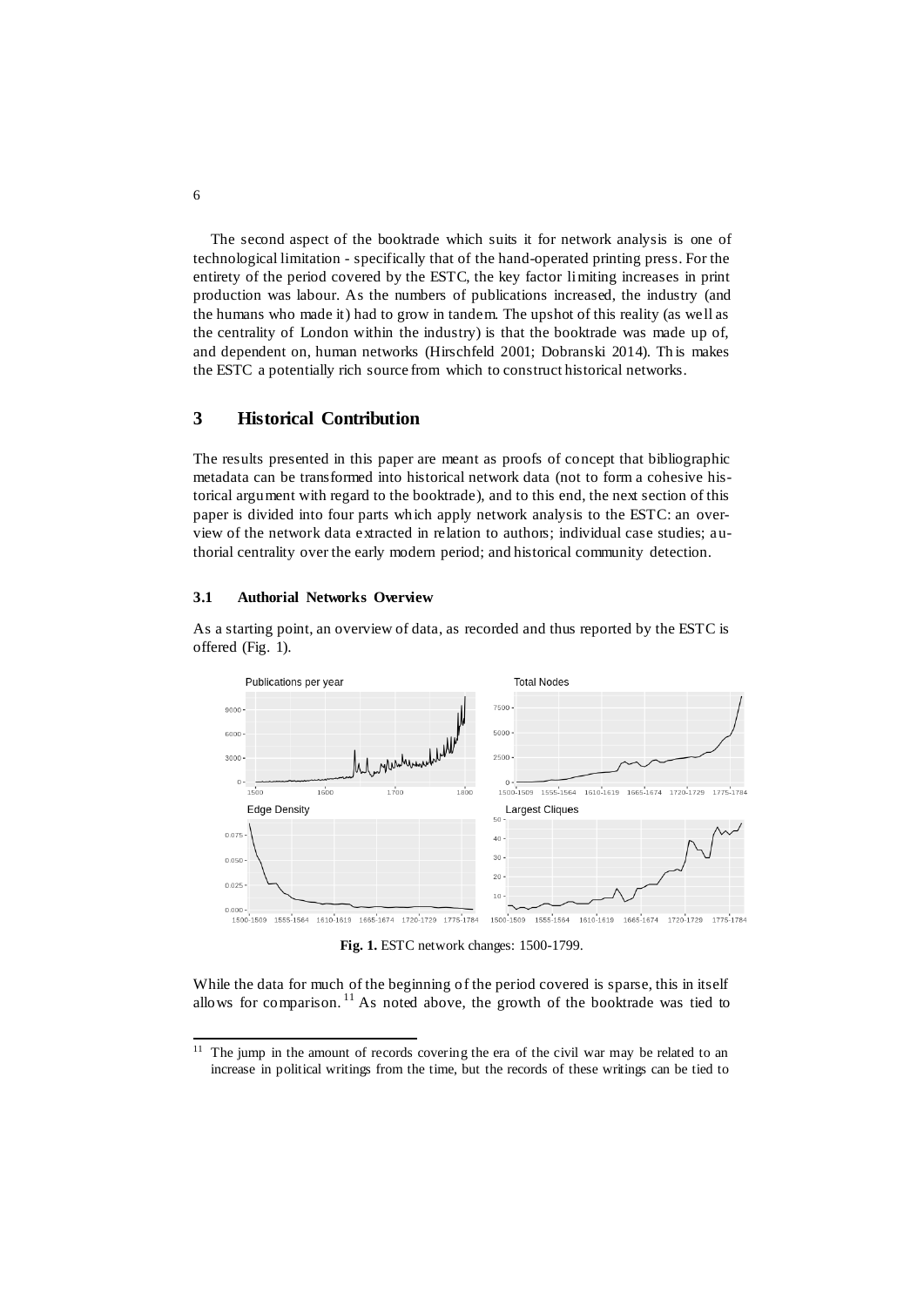increased labour - and this relationship is visible immediately: as the number of documents printed went up, the size the network grows in tandem. However, the transformation is more complex than this, as visible in the increase of cliques and drop in edge density. These are both signs that the network was becoming more diverse, rather than a singular densely interconnected network, indicating an emerging structure in which particular nodes played central roles.<sup>12</sup> That is, as new individuals were brought into the booktrade to increase production, aspects of the trade become increasingly specialized and vertically integrated with specific actors emerging as key in managing and developing the industry (Plant 1974: 59).

It should be noted, however, that there is much historical nuance and debate with regard to the details of the production end of the booktrade. Trade publishing, distribution networks, proofreading, imprecision in both the titles assigned to professions within the trade, and what was actually recorded on imprints, all make the history of publishing an incredibly difficult field to document, and this complexity is clearly visible in the figures above.<sup>13</sup> It is therefore important to, again, note that the data extracted from these networks do not represent claims as to a new understanding of the historical reality of the booktrade. Instead, this data should augment existing historical knowledge in a way which supports it and provides further insights.

With this in mind: when we investigate the relationships between roles specifically, we can see that this complexity is not universal. Publishers, needing to develop more robust networks to advance their commercial ends, grew larger networks over time, while printers became, if not less entangled in these networks, less visible in the imprints reporting them.<sup>14</sup> Authors, however, maintained a similar number of connections (Fig. 2); it was who these connections were with that shifted.

 $\overline{a}$ 

the existence of the Thomason Collection of Civil War Tracts, and thus claims with regard to this increase should be tempered. On the other hand, the Great Fire is clearly responsible for the loss of historical works, the records of works, and the potential for production.

 $12$  These changes also reflect the reality of imprint records not always acknowledging all involved in production. Additionally, the increase in the size of network cliques, particularly in the 18th century, is representative of the historical practise of shared copyrights – a situation which is clearly visible in Fig. 4.

<sup>&</sup>lt;sup>13</sup> To note how these historical difficulties may impact our data: as the records being used are largely extracted from imprints, and as printers became less important in terms of the distribution of works to the audiences purchasing them, their details may have been less likely to be included. Additionally, as printing houses became larger, or the work more frequently distributed between houses, the pragmatics of including all printers may have been questioned. There is also ambiguity in imprint statements which has previously been noted as problematic. As Raven writes: "Recovering these trading relationships is not easy. Many distribution agents are unspecified." Having said this, the ESTC remains the best record of these relationships we have, and as Raven importantly concludes: "Despite these reservations, we can at least be certain that in most cases inclusion of a name in an imprint line indicates some sort of financial involvement. This is particularly the case where the author is mentioned" (Raven 2001: 2).

<sup>&</sup>lt;sup>14</sup> It should be noted that the distinction between publisher and printer during this time was not formalized as it is today, and this is an additional historical issue which needs to be taken into consideration.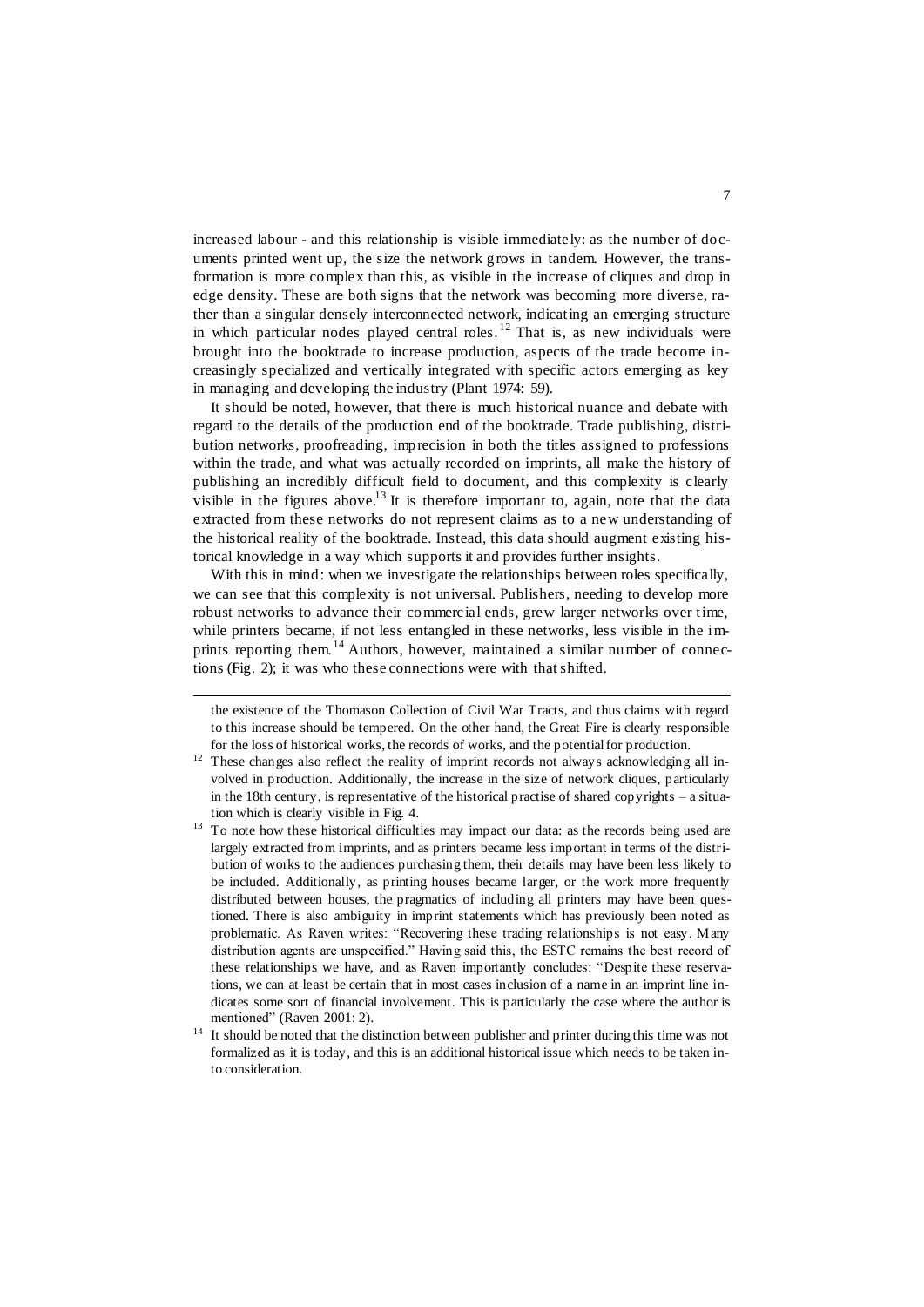

**Fig. 2.** Left: mean ego network size of authors, publishers, printers, and other actors. Right: mean connections from authors to printers, publishers, and other authors.

Feather (1994: 79) has written that:

By the middle of the eighteenth century, it was possible to make a decent living from writing… Patronage was no longer essential even to literary authors, and the idea of the author as a participant in commercial activity was beginning to be accepted. At the same time as authors were becoming more overtly mercenary, there was also developing a more elevated idea of the author as artist or creator. The very concept of 'originality', in the sense of an 'original work' of art or literature, is an eighteenth-century idea.

What we may be witnessing in the figures above, then, is the shift from the "selfpublishing" author (if such a conceptual category could be said to have existed) to the established "professional author" which, by the eighteenth century, turns to existing publisher-headed networks, rather than printers, to manufacture and distribute their works (Raven 2004: 4). For such a claim to be considered, however, we must acknowledge another complexity in the data: the recorded drop in authorial connections to printers is not uniform.

From the middle of the 18th century the relationship begins to reverse as publisher connections drop and printers once again increase in author ego networks. There are, at least, three historical reasons for this. First, the growth of the colonial booktrade in the 18th century, where publishing had yet to take the form it had in London, meant printers were more frequently identified on imprints than publishers (Fig. 3). The impact of this distinction towards the end of the 18th century was amplified as, by 1792, non-London-based locations outnumber London for the first time.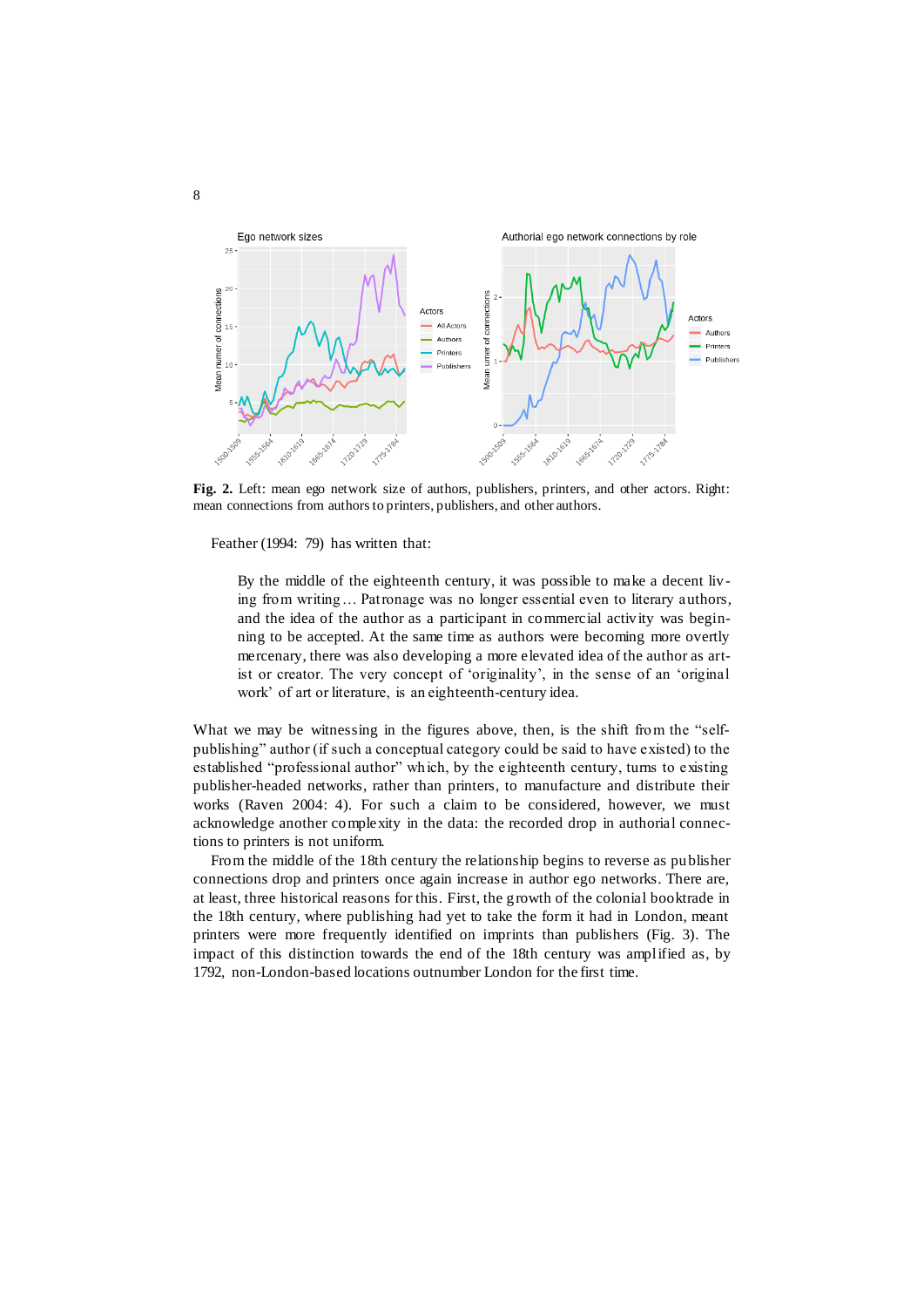

**Fig. 3.** Left: Total documents in ESTC with publishers or printers attributed to them by year. Right: Ratio of publishers to printers in London and elsewhere.

The second cause for the recorded increase in printers was the 1710 Copyright Act. While the legality of the statute is complicated, in theory it ended perpetual copyright after 28 years. This resulted in reprints of works which entered the public domain first in the 1740s by printers outside London, and then in the 1770s by those in Lo ndon (both events visible in Fig. 4) (Feather 1994: 81). The third reason was piracy; while a work legitimately tied to an established publisher would make this clear on the imprint, pirated works were, unsurprisingly, more vague in this regard (Feather 1994: 68).

Overall, it is clear that there is extensive historical data available in these network overviews which offer *longue durée* insights - which is an important contribution in itself from the historians perspective (Armitage 2012). These insights must, however, be tempered by detailed analysis of the finer points - and one way of doing just that is by turning to individual authors.

#### **3.2 Individual Case Studies**

The realities of the booktrade for individual authors are better seen when examined independently. To demonstrate this we provide two case studies: William Shakespeare and Bernard Mandeville. To begin, we offer a comparison of the ego network of Bernard Mandeville as extracted automatically from the ESTC, and as constructed by a scholar of Mandeville (Fig. 4).

The two networks are similar in construction: relationships and names reoccur, and a cluster of publishers who shared the copyright of Mandeville's *Fable of the Bees* is visible in both. When discounting unknown actors and booksellers from the ESTC, there is only one actor in the hand-crafted network which was not found in the ESTC network: the publisher John Peele.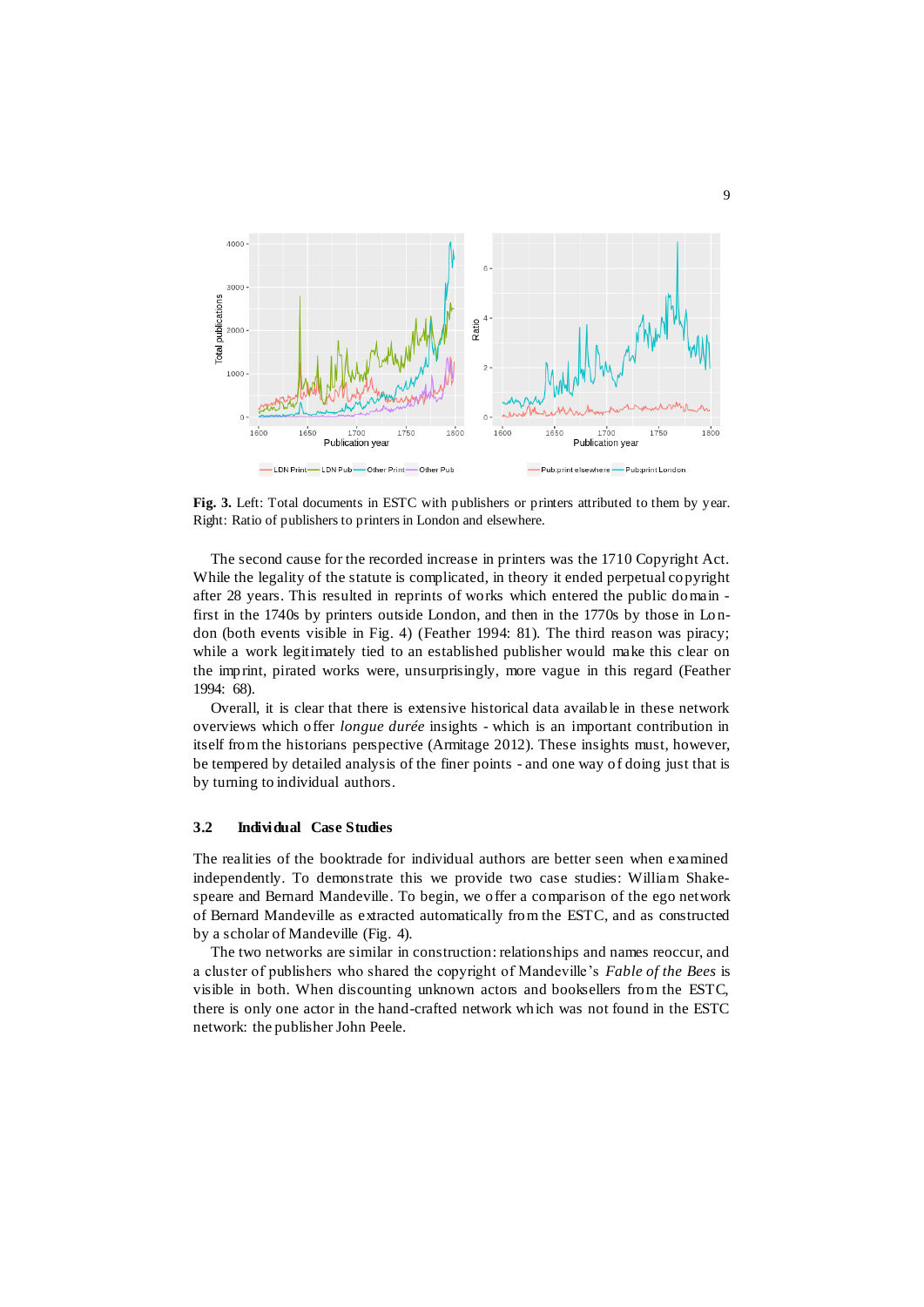

**Fig. 4.** Bernard Mandeville's (1670-1733) professional network. Left: constructed by a historian of Mandeville.<sup>15</sup> Right: constructed with parsed ESTC metadata.

There are, however, three additional nodes found in the ESTC network: two authors and one publisher. Additionally, the ESTC network contains nine additional publication records (five of which record Mandeville as "Unknown," and three as an attributed author) and 49 further unique connections between actors, a detail which would be exponentially more difficult record when constructing a network by hand. It is, therefore, both historically accurate and robust, and when turning to the makeup of the relationships further historical detail can be noted.

With regard to author popularity, death would perhaps be unsurprising as a limiting factor. While this may not be entirely intuitive in terms of the number of publications attached to an author, it is should certainly be the case with regard to social networks.



**Fig. 5.** Breakdown of types and number of connections over time. Dotted red line represents year of death.

l

<sup>&</sup>lt;sup>15</sup> Data for hand-crafted ego network provided by Mikko Tolonen.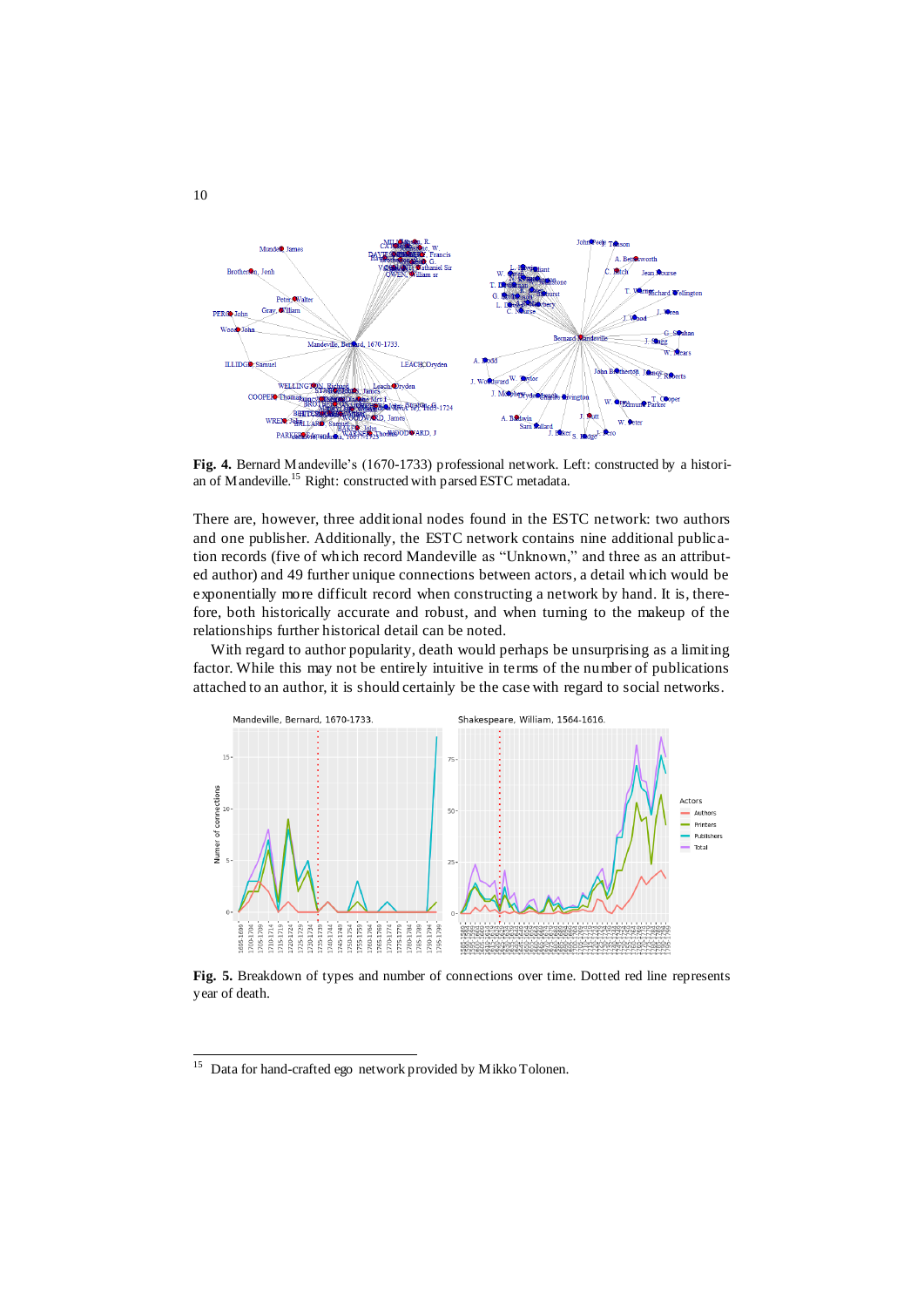Our data shows, however, that death need not entirely hinder one's social network; posthumous publications - and those who worked on them - need to be taken into consideration when using this data (Fig. 5).

This is an important point. Methodologically, it highlights the issue of simply e xtracting all reported relationships. If one is interested in examining potentially real historical relationships, data must take into consideration life and/or active years. Historically, however, there are reasons one may be interested in exactly these types of posthumous records. While, as an author, Shakespeare remained in print after his death, there are noticeable peaks and troughs in his connection counts which are indicative of known editions issued by different publishers.



**Fig. 6.** Ego networks weighted by number of connections and the shift in key publishers over time

When looking at ego maps from different periods, we can clearly identify these publishers (Fig. 6). What is more, the networks themselves offer additional contextual detail - specifically, competition and shifting changes in importance. For example, in 1730-1739 we see distinct connections between feuding publishers Robert Walker and the Tonsons, the latter of which would come to dominate the network in the middle of the century. By 1770-1779, however, the market had changed. John Bell, whose more cheaply printed works, "satisfied public demand for inexpensive editions," emerged as a key actor, and remained visible until the end of the century although further competition in the discount-edition market can be seen in Edward Harding's arrival (Rasmussen 2000: 343).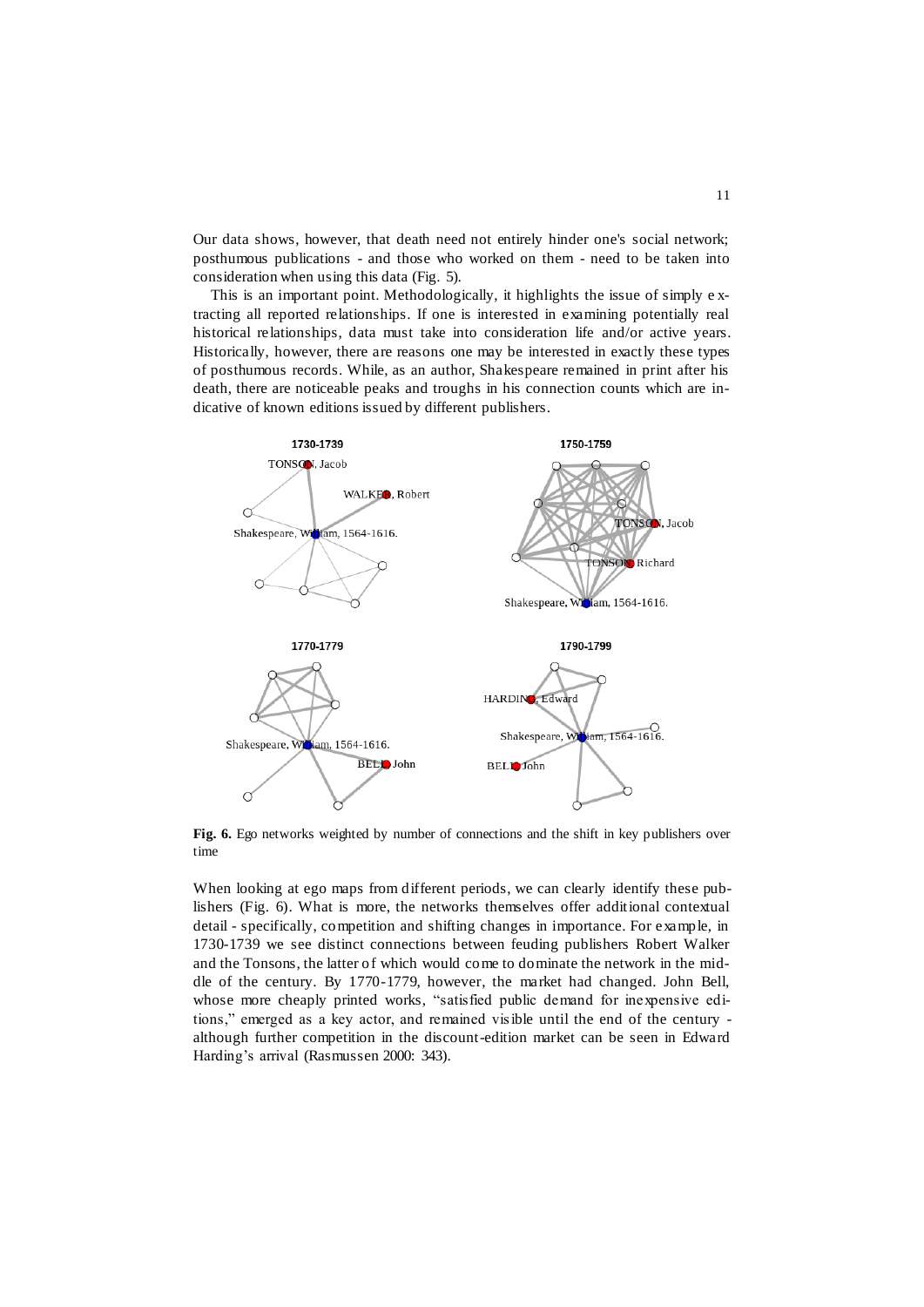While these examples are, purposefully, built upon previous research, they offer demonstrations as to the novel ways in which the ESTC may be used to track authorial relationships at different historical moments.

#### **3.3 Author Centrality**

As Wasserman and Faust (1994: 169) have noted, "[o]ne of the primary uses of graph theory in social network analysis is the identification of the 'most important' actors" through centrality measurements – a quantitative method which, by taking into account the relative relationships between actors, can identify key nodes. What makes a node key depends on the measurement chosen, with each emphasizing particular types of relationships. Thus, careful assessment of one's data and the usefulness of each method is necessary when calculating centrality. With this in mind, this section of the paper applies four centrality measurements - degree, betweenness, closeness, and eigenvector - to the ESTC with the aim of both assessing their particular uses, as well as validating the historical richness of the data.

We extracted the ten most central authors per ten year time slices (to ensure contemporarily meaningful results) and compared them: first, against the most published authors for the same time period; second, for instances of direct overlap (i.e., were the same people identified by different measurements); and third, more qualitatively, in terms of how representative those authors were with regard to the historical period they were extracted from. Below is an overview of these results.

From 1500-1535, an era which one may identify with renaissance humanism, degree, betweenness, and closeness centrality measurements most frequently return to humanist authors (e.g., Erasmus, Thomas More, Sebastian Brant, Baptista Mantuanus) while eigenvector and the most-published pointed to religious authors and grammarians. During the reformation (1535 to the mid-16th century) all measurements identified reformation and counter-reformation figures (e.g., Martin Luther, William Tyndale, Thomas Beccon, John Knox, Jean Calvin, Theodore Beza). However, those found in the most-published category are almost exclusively English authors, some of who do not show up in any of the centrality measurements (John Hooper and Edmund Bonner). The dominance of the reformation continued for the first half of the Elizabethan era, although by the 1570s familiar dramatists, poets, and other literary figures emerge (although Puritan authors remain present throughout). Authors include: George Gascoigne, Thomas Newton, Thomas Nash, Robert Greene, Shakespeare, Thomas Heywood, and Michael Drayton. This trend generally continues during the Jacobean era (1605-1640) with the exception of eigenvector centrality which, interestingly, takes an explicitly Anglican and royalist turn, returning (as authors) James I and Charles I, Lancelot Andrewes, John White, William Laud, and John Williams. Unsurprisingly, during the civil war (1640-1655), literary authors disappear and are replaced by overtly political and religious authors (especially nonconformists). On the political end of the spectrum we find, amongst others, Charles I, Oliver Cromwell, Thomas Fairfax, Edward Montagu, John Pym, Robert Devereux, and Christopher Love. Religious figures include George Fox, James Naylor, W illiam Prynne, Richard Baxter, and the first colonial-based author identified, John Cotton.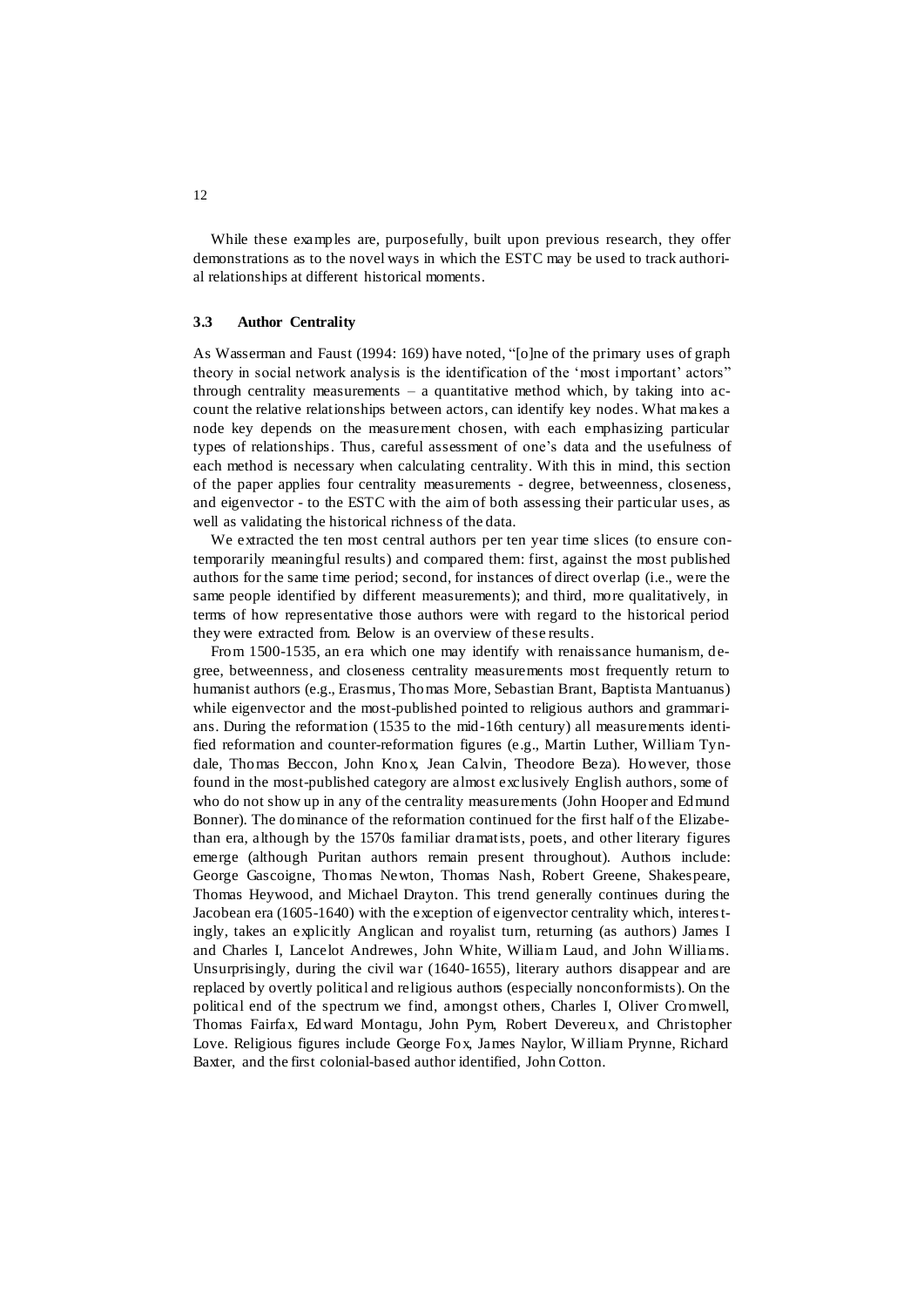

**Fig. 7.** Great Fire of London's impact on publications. The redline marks the year of the fire (1666).

From 1660-1675 the data is, unfortunately, tarnished by the Great Fire of London which, while taking place in 1666, resulted in the loss of texts going back to at least 1660, and impacted production for years to follow (Fig. 7). There is little cohesion in terms of authors identified as central during this period, although non-conformists dominate the publication records.<sup>16</sup>

The restoration period and beyond - the "Augustan Age," lasting roughly 1660 until 1785 - can be conveniently divided into three authorship-defined sub-eras: the Age of Dryden, the Age of Pope, and the Age of Johnson. The centrality of the namesakes for these literary eras is quickly confirmed. During the first, Dryden is more frequently identified than any other author until 1695 (although other important literary authors returned include Roger de Coverley, Elkanah Settle, Thomas D'Urfey, Abel Boywer, and Gilbert Burnet). This is followed by the Age of Pope (1700-1745) which, again, includes Pope himself, Daniel Defoe, Jonathan Swift, Richard Steele, Eliza Haywood, Colley Cibber, Ambrose Philips, and many others. The Age of Johnson, from 1750 until his death in 1784, is again dominated by the literary giants of the era, such as Johnson himself (although he first appears in 1765), Oliver Goldsmith, Tobias Smollett, John Lockman, George Colman, Hannah Cowley, etc.. This era of literary centrality ends abruptly, however, as political turmoil again emerged – this time round the American and French revolutions – and key figures shift to the likes of Thomas Paine, George Washington, Benjamin Franklin, Joel Barlow, William Cobbett, and Edmund Burke.

For the most part, these results are remarkably in line with historical expectations. To better compare the measurements, however, they were correlated into a series of tables from which the following visualization was constructed (Fig. 8). Each bar represents a specific measurement, and segments ten historical eras. The opacity of each segment represents how well each measurement reported authors deemed to be relevant to a given historical era. The aim is to offer a simplified representation from which the usefulness of the measurements can be assed.

l

 $16$  There are two potential reasons for this: one is the prominence of the Dutch printing nonconformist texts in Europe during this time; another being nonconformist social groups in London being located in the East End, away from the fire.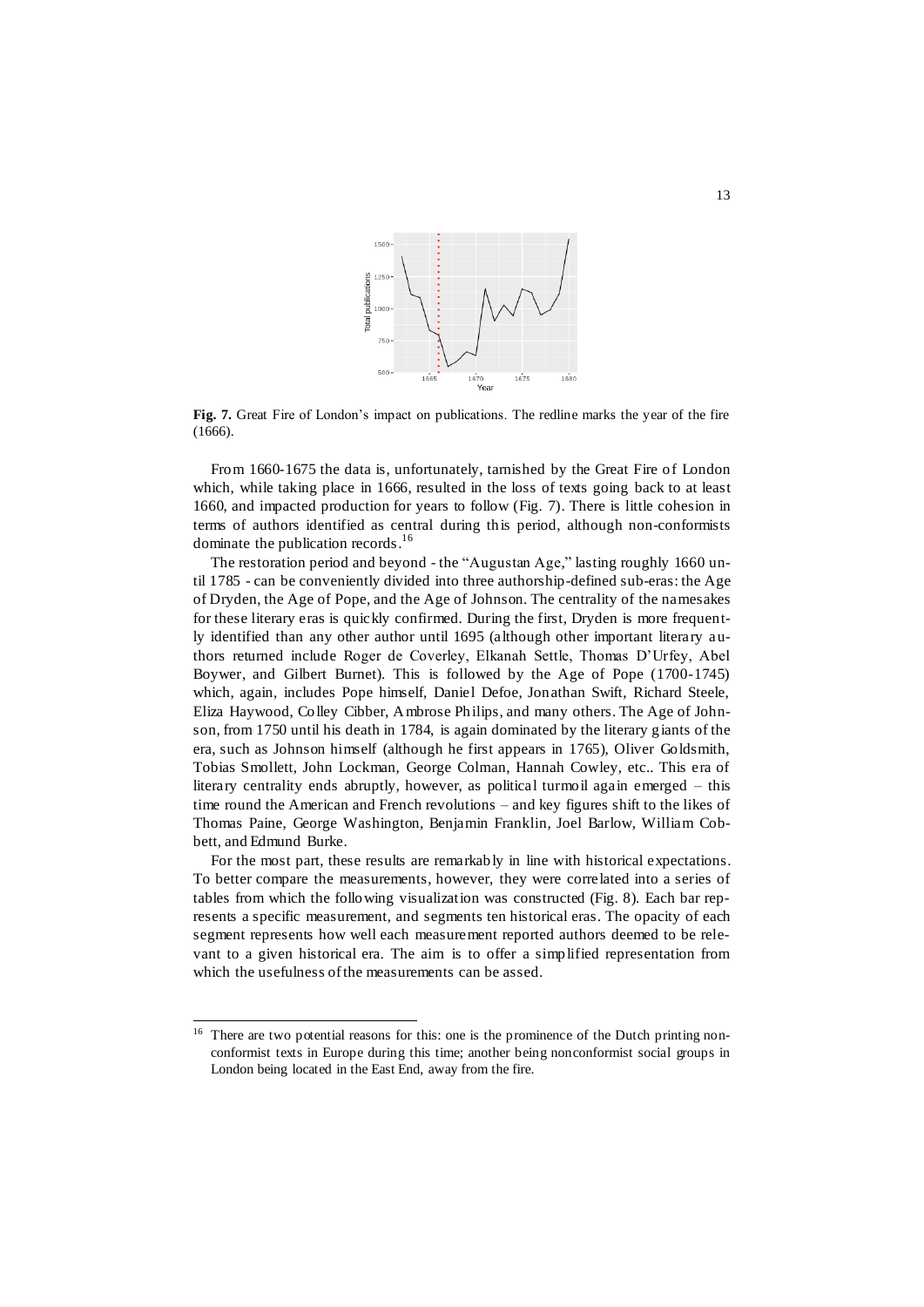

**Fig. 8.** Centrality measurements and the historical representativeness of the authors returned.

The first finding to draw one's attention to is that the centrality measurements seem to successfully identify key figures, and often better than simple publication records (although Eigenvector is an outlier). Additionally: there is a large amount of diversity between who measurements report as central - especially towards the end of the period covered. Eigenvector was, by far, the most unique, with nearly 50% of all results not found in other measurements. This was followed by closeness (36%), betweenness (27%), and degree (11%). Additionally, 27% of the authors - largely religious returned as most frequently published were not found in any of the centrality mea surements. Interestingly, authors often appear in the publication count category after they are first noted by a centrality measurement with one exception: the first half of the eighteenth century, a time coinciding with the development of the publisher. While beyond the remit of this paper, this points to a complex structural relationship between publishing as an industry, and the popularity of an author.<sup>17</sup>

The results generated from the eigenvector centrality measurements are also worth noting. Figure 8 reports that, as a measurement, eigenvector was quite poor at identifying authors representative of a given period. There were exceptions to this, however - in particular, in the lead up to, and during the, civil war. To understand the reasons for this one must understand that eigenvector identifies centrality by weighing each node by the centrality of all other nodes. That is, any given node is as central (or as important) as the nodes it is connected to. The upshot of this is immediately visible in the data: nodes identified as central by eigenvector measurements often represent

<sup>17</sup> <sup>17</sup> There are, of course, even larger questions which one should ask: for example, do the results represent a central author because of their reception while alive, or do the connections which we are now identifying play a role in our perception? Additionally, the records for those who we have come to expect to be important are likely to be the bibliographic records which are more robust.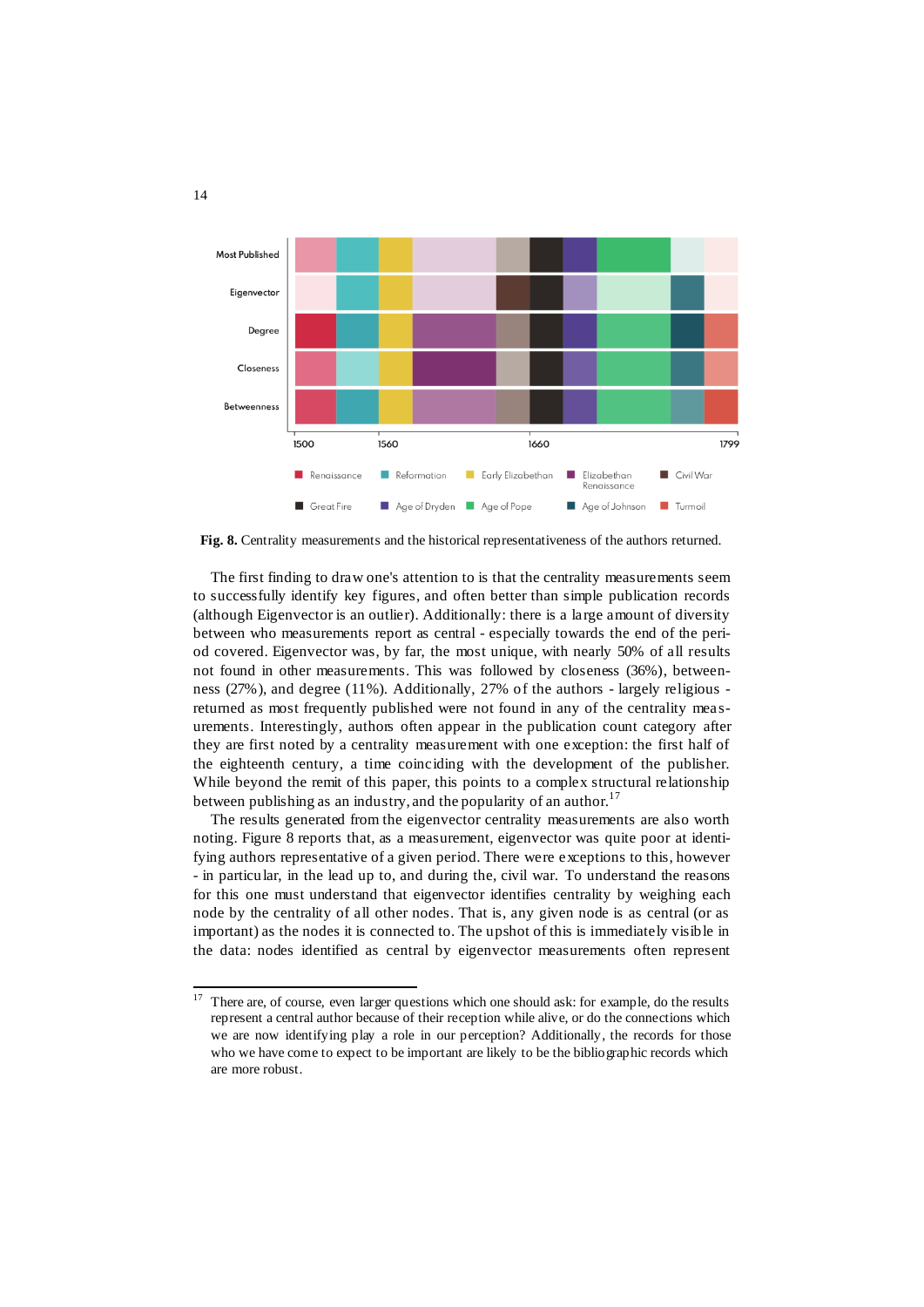more established institutional figures. That is, in the lead up to the civil war we find royalist and Anglican authors, but at the start of the civil war they are replaced by parliamentarian authors. This is perhaps further highlighted by Henry Scobell b eing identified in the 1650s. While certainly an important figure in his own right, what perhaps contributes to him being identified as central in the entire network was his role as editor of parliamentary proceedings and licensor of newspaper and political pamphlets. This institutional centrality, however, means that the measurement is perhaps less appropriate in situations - or with data - in which a clear hierarchy is not visible. For example, at the end of the 18th century, while most measurements identified leading political authors, eigenvector returned various literary figures - with one exception: the very much institutional figure Edmund Burke.

#### **3.4 Community Detection**

Centrality is not the only way in which institutions or establishments can be identified in networks. With algorithmic community detection the ESTC can be used to identify different and changing intellectual groups. To do this, we extracted (up to) the ten largest communities for each overlapping ten year slice using the fastgreedy algorithm.<sup>18</sup> This provided 577 communities varying from as few as two actors to over 1,200. To test whether these represented actual historical communities we developed a semi-automated classification method. First, we extracted all actor IDs attached to a given community, purging non-authors (e.g., publishers). <sup>19</sup> These IDs were then linked back to ESTC IDs, which allowed us to extract the titles and subtitles for the entirety of each community. The titles representing the 577 communities were still too numerous to investigate manually (the total collection of raw text titles was over 350 megabytes). We therefore tokenized titles, counted the occurrences of each type per community, and converted them into proportions. We then measured each individual community against its peer-communities as a single entity. From this, we extracted the tokens for each community which had the highest distance measurement, and a Z score for two population proportions which was statistically significant ( $p < 0.05$ ). The results were less than a megabyte, and much easier for a human to parse.

When examining the time slices covering the English civil war, the contextual meaning of the tokens for two historical groups looked immediately promising. In one community we identified words such as: army, lieutenant, parliament, forces, co mmons, protector, souldiers, victory, warre, and cromwell. In the other, we found: king, majesties, proclamation, parliament, declaration, gracious, subjects, charles, royall, kingdom, and dominion. That is, the two communities appeared to represent the parliamentary and royalist sides of the civil war (plotted below in Fig. 9).

<sup>18</sup> Fastgreedy was chosen due to the amount of data that needed to be processed. Better results are likely to be achieved using a different method (Yang et al 2016).

<sup>&</sup>lt;sup>19</sup> This was done, first, because we are primarily interested in authors for this study, second, to minimize duplicate titles, and third, limit the amount of data being processed.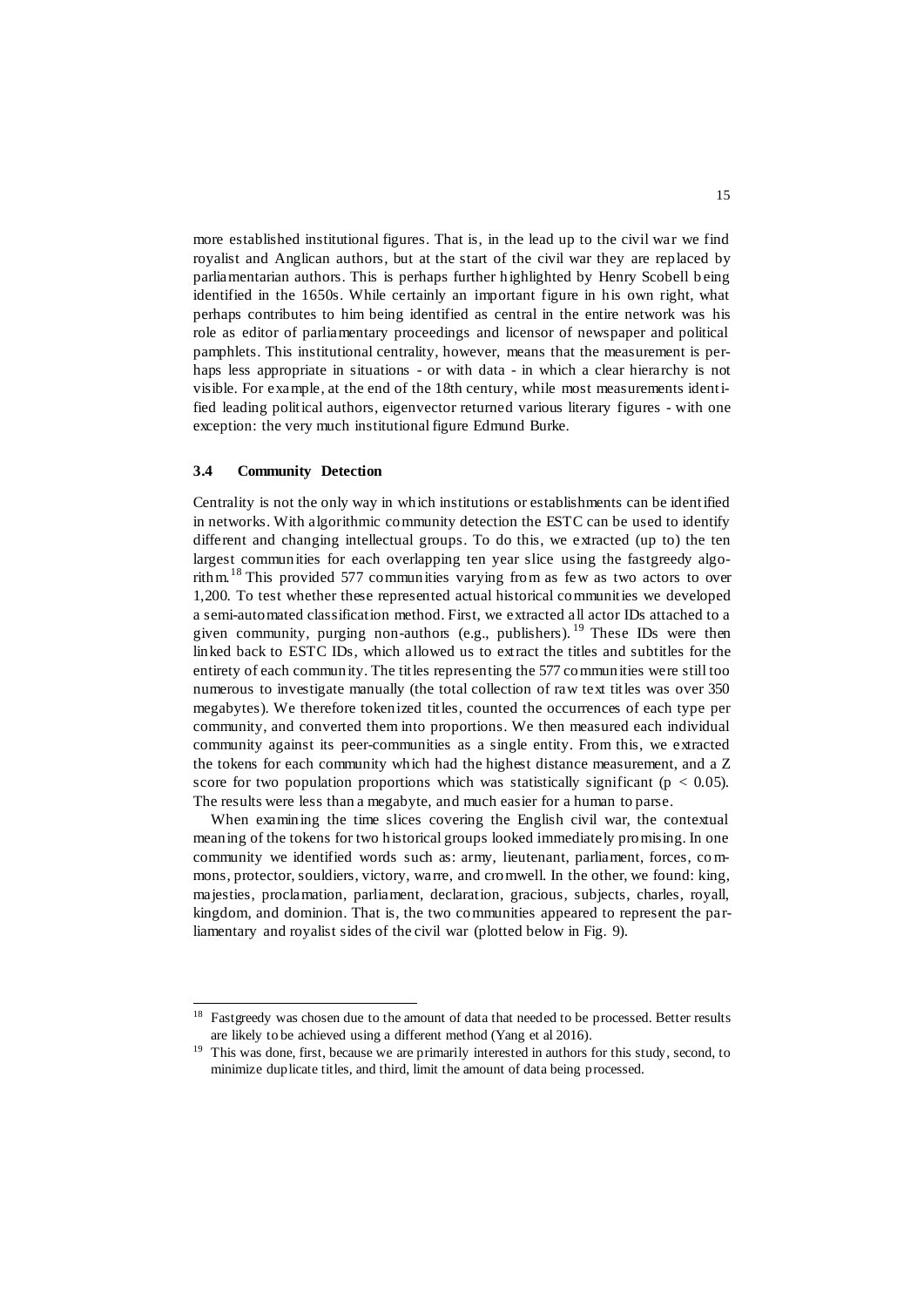

**Fig. 9.** 1645-1655: English Civil War communities (royalists purple; parliamentarians yellow).

Examining the actors who made up each community confirmed expectations. To offer some examples: the red nodes are prominent parliamentarian military leaders Thomas Fairfax and Percy Algernon, soldier Nicholas Culpeper, and republican pamphle teer William Stafford. Blue nodes represent prominent royalist military leaders Henry Worcester, John Humfrey, William Hamilton Hamilton, and, one-timeparliamentarian-turned-royalist, Edward Massey. Finally, the black node represents an interesting edge case connected to both communities: Marchamont Nedham, a pa mphleteer who wrote for both sides during the civil war.

To turn to another example, one which does rely on as clear historical divisions: In the 1645-1654 time slice one can find a community of religious authors, including Quaker founders George Fox, Edward Burrough, and Francis Howgill, as well as various other nonconformists and Puritans. Interestingly, when one follows these actors through time slices, a Quaker-specific community develops, made up of many more prominent Quakers (including Margaret Fell, George Whitehead, James Nayler, and nearly half of the 'Valiant Sixty').



**Fig. 10.** Left: Key Quakers (blue) in general religious community (1645-1654). Right: Distinct Quaker community (blue) and previous religious community (red) (1650-1659).

While exploratory, these methods, again, offer a number of promising avenues for researchers interested in identifying, exploring, and tracking historical authorship.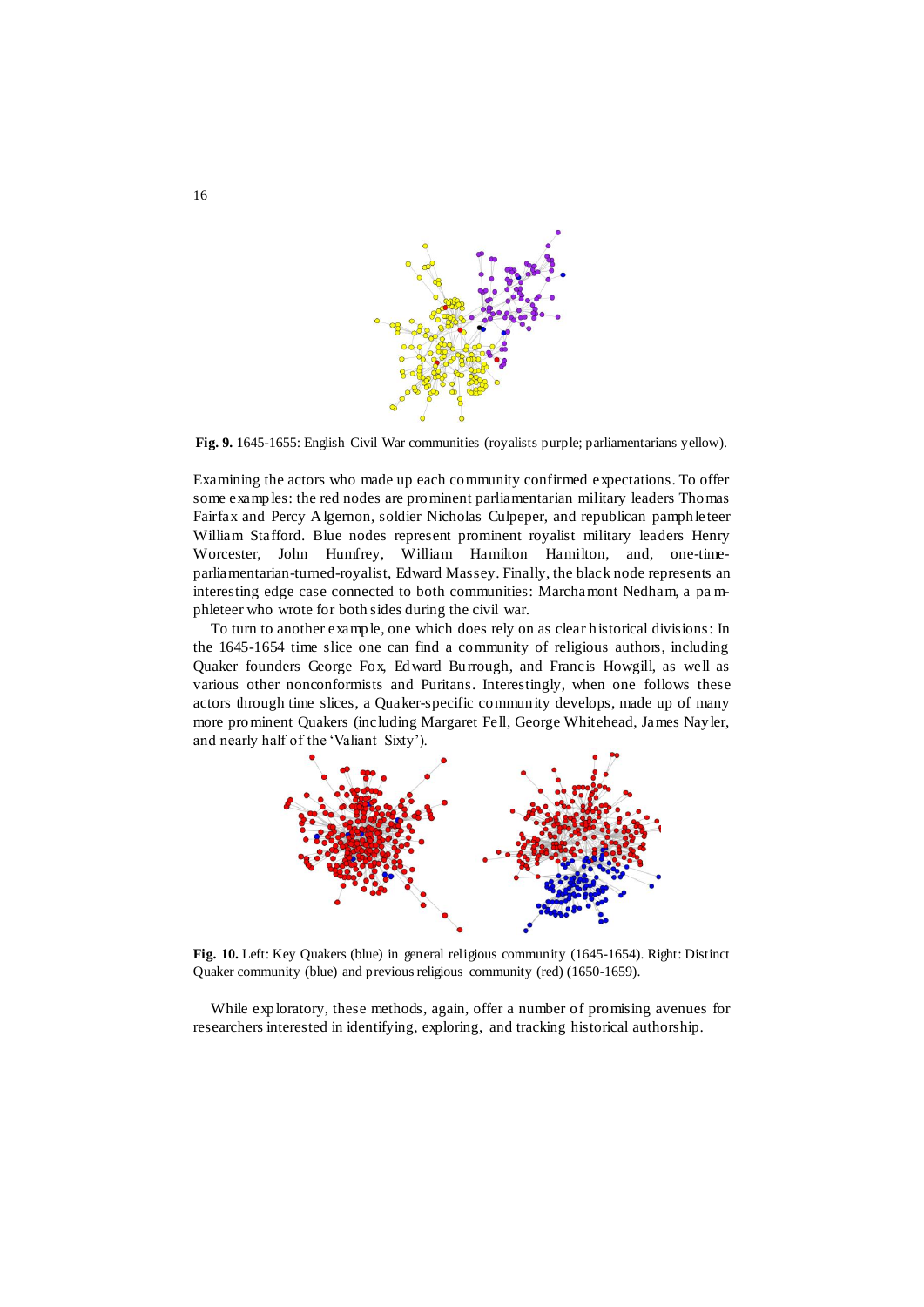#### **4 Conclusion**

The goal of this paper has been to offer an overview of the processes used to turn the ESTC into a historical relic, rather than produce a historical argument with regard to authorship as a whole. This remains important future research. However, we believe that there are many promising contributions in this work with regard to both its methodological and historical claims. With regard to the former contribution, we envision a wide variety of scholars who could make use of this work - including historians, linguists, and literary scholars. For example, historical sociolinguists aiming to reconstruct and analyse authorial social networks may find the processing and parsing procedures particularly informative (Bergs 2005; Sairio 2009). Additionally, there is the possibility of combining this type of metadata with massive full-text databases like Early English Books Online (EEBO) and Eighteenth Century Collections Online (ECCO). The latter - historical - contribution made by this paper is of particular relevance to book history. By introducing the statistical measurements unique to social network analysis, this paper augments and improves upon the existing, albeit sparse, quantitative analysis of the early English booktrade.<sup>20</sup> Additionally, we are particularly interested in its potential contribution to intellectual history, and the possibility of using these methods to reconstruct intellectual contexts, such as the relationships between specific actors involved in producing and disseminating philosophical and political texts. Bibliographic records have already shown themselves to be an important foundation for research in this field (Tolonen 2013), and this paper hopes to push this research further.

#### **References**

l

- 1. Armitage, D.: What's the Big Idea? Intellectual History and the Longue Durée. History of European Ideas 38:4, 493-507 (2012).
- 2. Belanger, T.: Booksellers' trade sales 1718–1768. The Library, 5th ser., 30, 281–302 (1975).
- 3. Bergs, A.: Social networks and historical sociolinguistics: Studies in morphosyntactic variation in the Paston letters (1421–1503), Topics in English Linguistics, vol. 51. Mouton de Gruyter, Berlin (2005).
- 4. Blagden, C.: Booksellers' trade sales 1718–1768. The Library, 5th ser., 5, 243–257 (1951).
- 5. Blayney, P.W.M.: The prevalence of shared printing in the early seventeenth century. Papers of the Bibliographical Society of America 67, 437–442 (1973).
- 6. Chartier, R.: Publishing strategies and what the people read, 1530–1660. In: Chartier, R. Cultural uses of print in early modern France, pp. 145–182. Princeton University Press, Princeton, NJ (1987).
- 7. Chen. D and Manning, C.: A Fast and Accurate Dependency Parser using Neural Networks. Proceedings of EMNLP (2014).
- 8. Collins, A. S. Authorship in the Days of Johnson: Being a Study of the Relation between Author, Patron, Publisher and Public, 1726-1780. London: Robert Holden, 1927.

<sup>&</sup>lt;sup>20</sup> In this way it is a continuation of the work done by Lahti et al  $(2015)$ .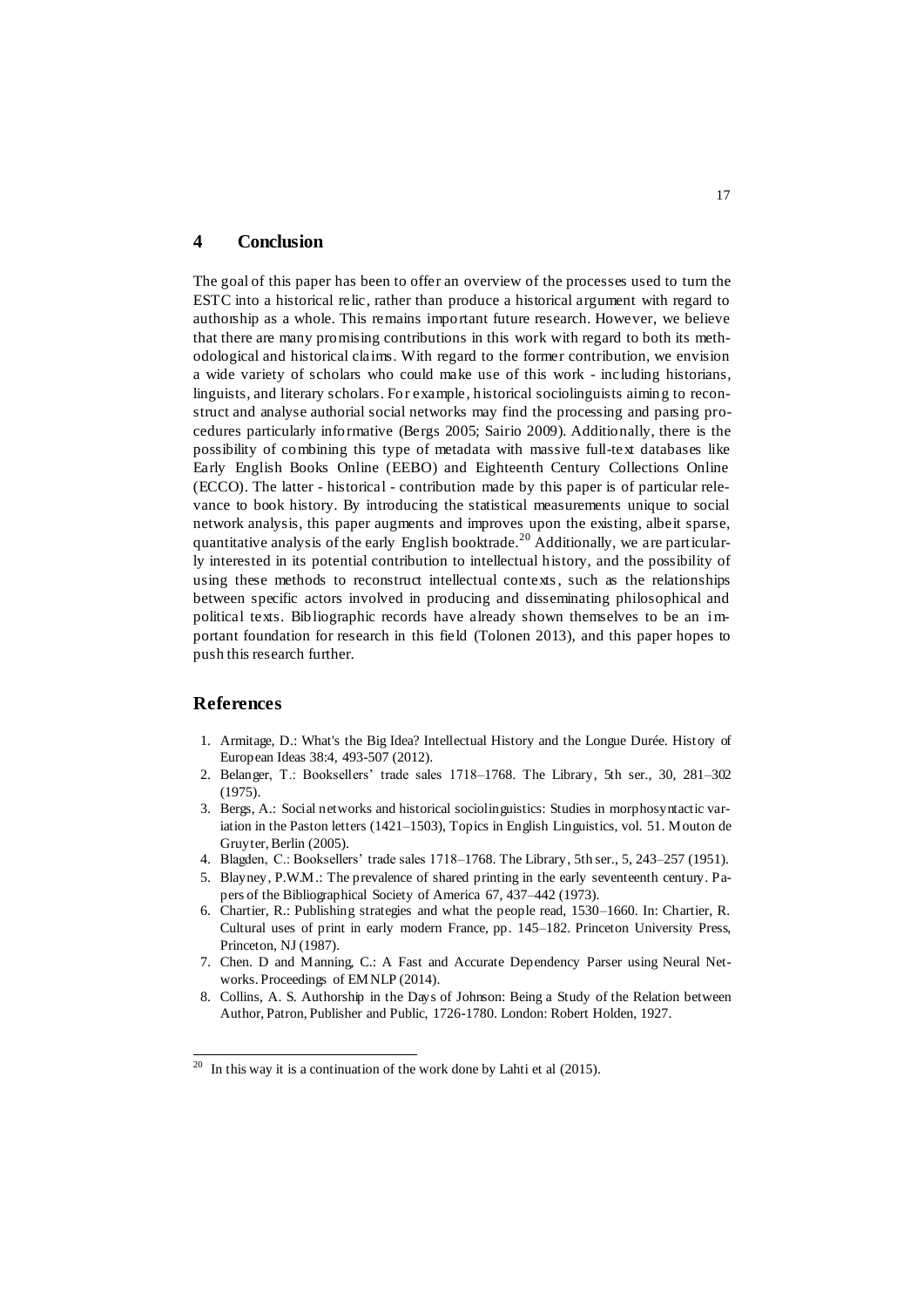- 9. Csardi, G. and Nepusz, T.: The igraph software package for complex network research. InterJournal, Complex Systems 1695. 2006. http://igraph.org
- 10. Dobranski, S.B.: Authorship in the seventeenth century. In: Oxford handbooks online. O xford University Press, Oxford (2014). doi:10.1093/oxfordhb/9780199935338.013.002
- 11. Feather, J.: The English Book Trade and the Law 1695-1799. Publishing History 12, 51-76 (1982).
- 12. Feather, J. Publishing, Piracy and Politics: Historical Study of Copyright in Britain. Bloomsbury, London (1998).
- 13. Fitzmaurice, S., Robinson, J.A., Alexander, M., Hine, I.C., Mehl, S., Dallachy, F.: Reading into the past: Materials and methods in historical semantics research. In: Säily, T., Nurmi, A., Palander-Collin, M., Auer, A. (eds.) Exploring future paths for historical sociolinguistics, Advances in Historical Sociolinguistics vol. 7, 53–82. John Benjamins, Amsterdam (2017). doi:10.1075/ahs.7.03fit
- 14. Grafton, A.: The Importance of Being Printed. Journal of Interdisciplinary History II, 265- 86 (1980).
- 15. Green, J.: The British book in North America. In: Suarez, M., SJ & Turner, M. (eds.) The Cambridge history of the book in Britain, vol. 5: 1695–1830, 544–559. Cambridge University Press, Cambridge (2009). doi:10.1017/CHOL9780521810173.030
- 16. Greg, W.W.: Some aspects and problems of London publishing between 1550 and 1650. Clarendon Press, Oxford (1956).
- 17. Hill, M.J.: Invisible interpretations: reflections on the digital humanities and intellectual history. Global Intellectual History 1(2), 130-150 (2017).
- 18. Hirschfeld, H.: Early modern collaboration and theories of authorship. PMLA 116(3), 609–622 (2001).
- 19. Hunter, I., and D. Saunders.: Lessons from the 'Literatory': How to Historicise Authorship. Critical Inquiry 17, 479-509 (1991).
- 20. Lahti, L., Ilomäki, N., and Tolonen, M.: A quantitative study of history in the English Short-Title Catalogue (ESTC), 1470–1800. Liber Quarterly 25(2), 87–116 (2015).
- 21. McKenzie, D.F.: Printers of the mind: Some notes on bibliographical theories and printinghouse practices. Studies in Bibliography 22, 1–76 (1969).
- 22. Myers, R., Harris, M. (eds.): Aspects of printing from London. Oxford Polytechnic Press, Oxford (1987).
- 23. Myers, R., Harris, M. (eds.): Sale and distribution of books from London. Oxford Polytechnic Press, Oxford (1982).
- 24. Plant, M.: The English book trade: An economic history of the making and sale of books. 3rd edn. George Allen and Unwin, London (1974).
- 25. Pollard, G.: The English market for printed books. Publishing History 4, 7–48 (1978).
- 26. Rasmussen, Eric.: The Years Contributing to Shakespeare Studies: Editions and Textual Studies. In: Shakespeare Survey: Volume 53 (2000).
- 27. Raven, J.: The book trades. In: Rivers, I. (ed.) Books and their readers in eighteenthcentury England, vol. 2: New essays, 1–34. Continuum, London (2001).
- 28. Raven, J.: The business of books: Booksellers and the English book trade 1450–1850. Yale University Press, New Haven (2007).
- 29. Raven, J.: The export of books to colonial North America. Publishing History 42, 21–49 (1997).
- 30. Raven, J.: The importation of books in the eighteenth century. In: Amory, H., Hall, D. (eds.) A history of the book in America: The colonial book in the Atlantic world, vol. 1, 183–197. Cambridge University Press, New York (2000).

18